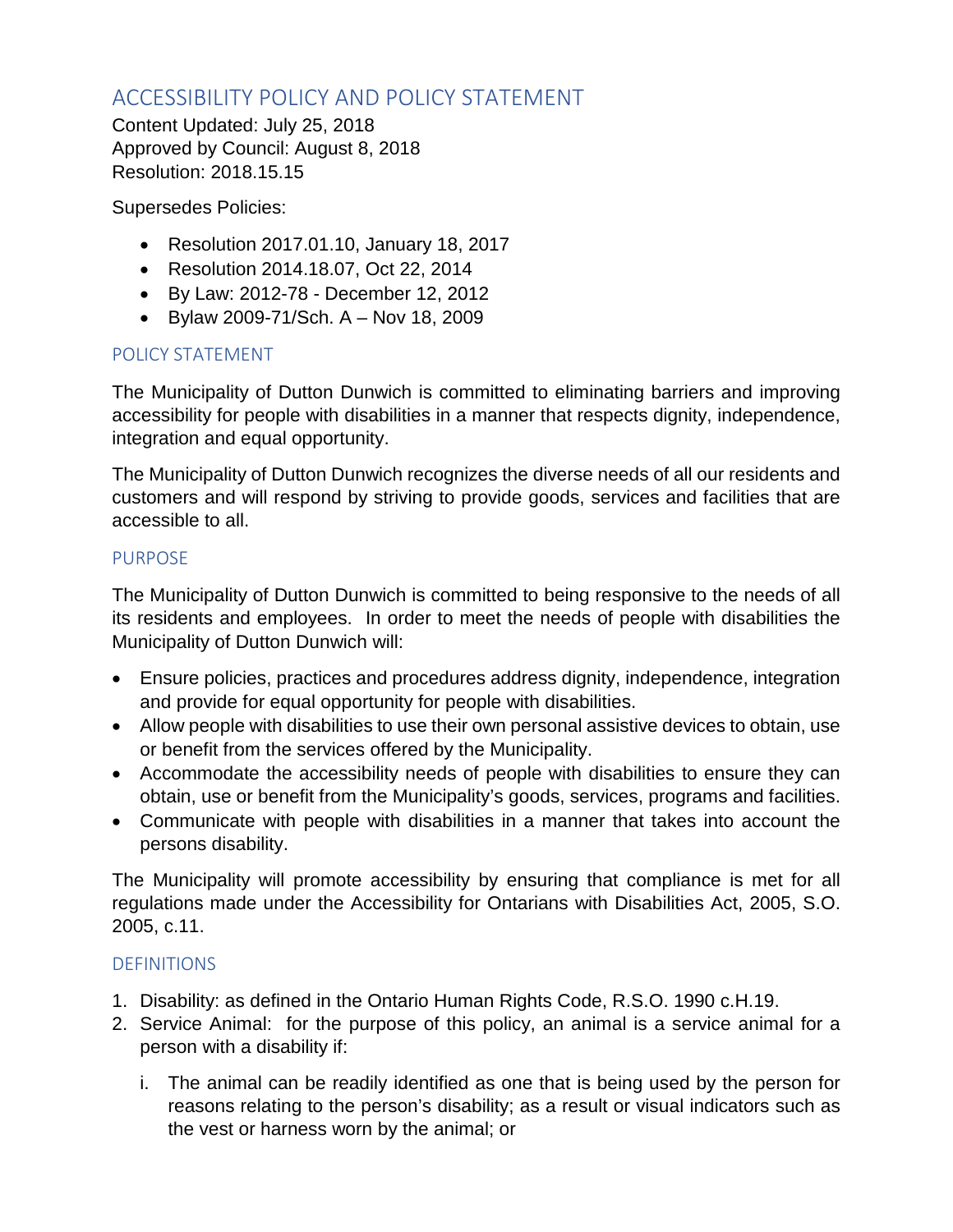- ii. the person provides documentation from one of the following regulated health professionals confirming that the person requires the animal for reasons relating to the disability:
	- A member of the College of Audiologists and Speech-Language Pathologists of Ontario.
	- A member of the College of Chiropractors of Ontario.
	- A member of the College of Nurses of Ontario.
	- A member of the College of Occupational Therapists of Ontario.
	- A member of the College of Optometrists of Ontario
	- A member of the College of Physicians and Surgeons of Ontario.
	- A member of the College of Physiotherapists of Ontario.
	- A member of the College of Psychologists of Ontario.
	- A member of the College of Registered Psychotherapists and Registered Mental Health Therapists of Ontario.
- 3. Guide Dog: as defined in the Blind Persons' Right Act, R.S.O. 1990, C.B.7.
- 4. For all other definitions, refer to the Integrated Accessibility Standard Regulation O. Reg 191/11. This Regulation will be referred to as the "IASR" for the remainder of this Policy.

## ACCESSIBILITY PLANNING

The Municipality of Dutton Dunwich will establish, implement, maintain and document a multi-year accessibility plan. The multi-year accessibility plan will outline how the Municipality will prevent and remove barriers and meet the requirements under the "IASR" O.Reg 1991/11.

The plan will be posted on the Municipality's website and will be available in an accessible format upon request. The multi-year accessibility plan will be reviewed at least once every five years.

An annual status report will be prepared outlining the progress taken to implement the strategy of the Plan. The status report will be posted on the Municipality's website.

## PROCUREMENT

The Municipality will ensure accessibility design, criteria and features when purchasing goods, services and facilities except where it is not practicable to do so. Should the Municipality determine that it is not practicable to incorporate accessibility design, criteria and features when purchasing or acquiring goods, services or facilities, it will provide an explanation upon request.

## ACCESSIBLE FORMATS AND COMMUNICATION SUPPORTS/FORMAT OF DOCUMENTS

The Municipality will provide alternate formats of information and communication that are produced by, or in direct control of the Municipality. This does not apply to information that the Municipality does not control directly or indirectly through a contractual relationship.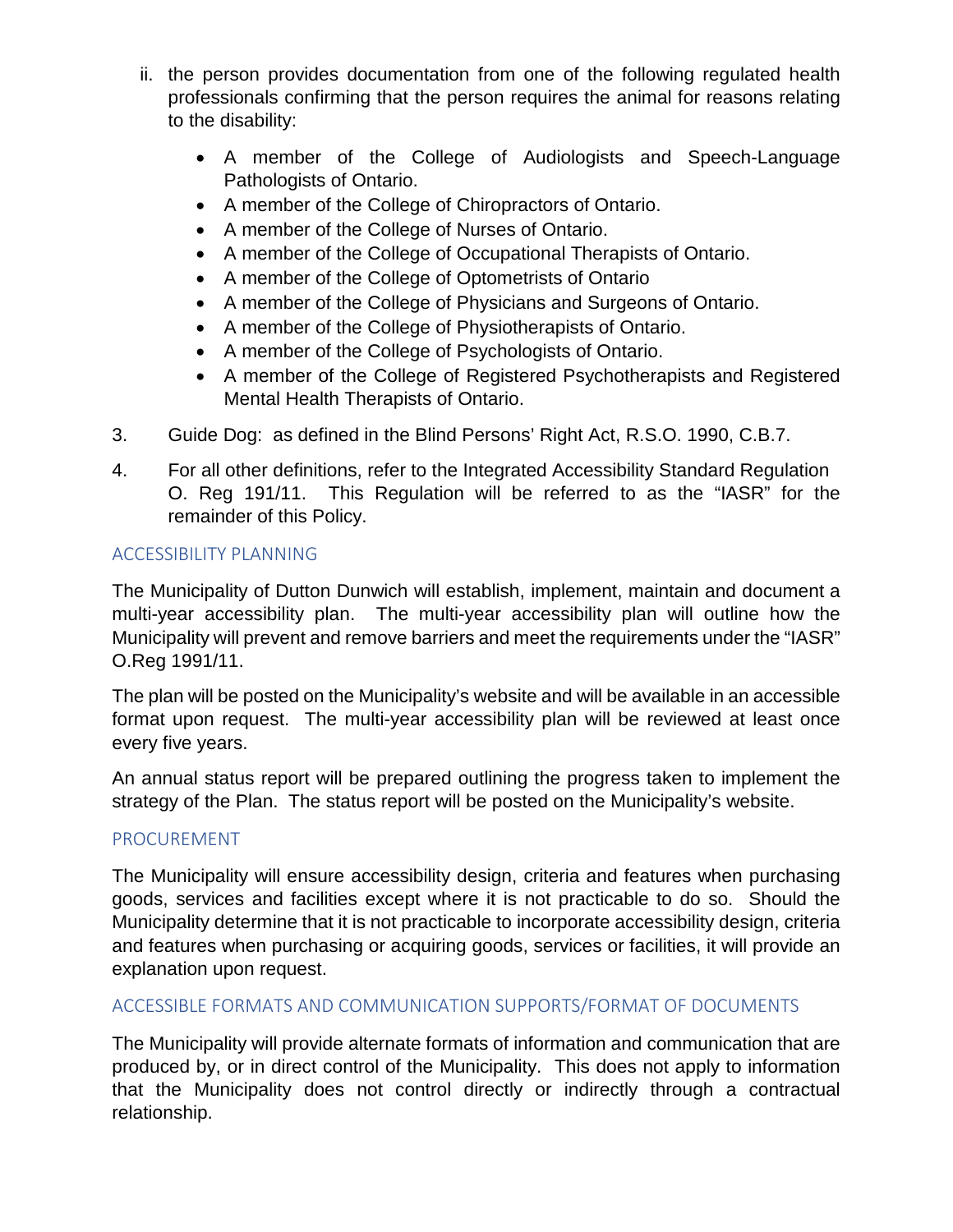This will be done upon request (Appendix 1), in a timely manner and at a cost that is no more than the cost charged for the original format.

When it is not practicable to provide an alternate format, the Municipality will provide an explanation and a summary of the document in an accessible format.

The Municipality will provide communication supports to members of the public upon request. If the Municipality is unable to obtain the requested communication support, the Municipality will consult with the individual to determine an appropriate alternative method of communication.

The Municipality will consult with the individual making the request to determine the suitability of an accessible format or communication support.

#### FEEDBACK PROCESS

The Municipality will accept feedback from members of the public relating to the provision of accessible goods, services or facilities to people with disabilities. The Municipality will ensure that the feedback process is accessible to people with disabilities by providing or arranging for the provision of accessible formats and communications supports, upon request.

The Municipality will develop procedures that specify the actions that will be taken if a complaint is received about the manner in which it provides goods, services or facilities to people with disabilities.

Information regarding the feedback process will be posted on the Municipality's Website. Individuals can request this information by contacting the Municipality. In accordance with section 11 of the "IASR" when seeking feedback from the public, the Municipality will provide accessible formats and/or communication supports to members of the public upon request.

#### EMERGENCY PROCEDURES, PLANS AND PUBLIC SAFETY

The Municipality will provide emergency procedures, plans and public safety information in an accessible format or with appropriate communication supports, as soon as practicable, upon request.

#### DESIGN OF PUBLIC SPACES

The Municipality will comply with the requirements found in Part IV.1 of the "IASR" where applicable, in relation to public spaces.

#### TEMPORARY SERVICE DISRUPTIONS

If a temporary service disruption is planned, the Municipality will give notice of the disruption.

Notice of the disruption will include: the reason for the disruption, its anticipated duration and a description of alternative facilities or services, if any that are available.

Procedures for specific service disruption will be developed, and a copy of the procedures will be made available to individuals upon request.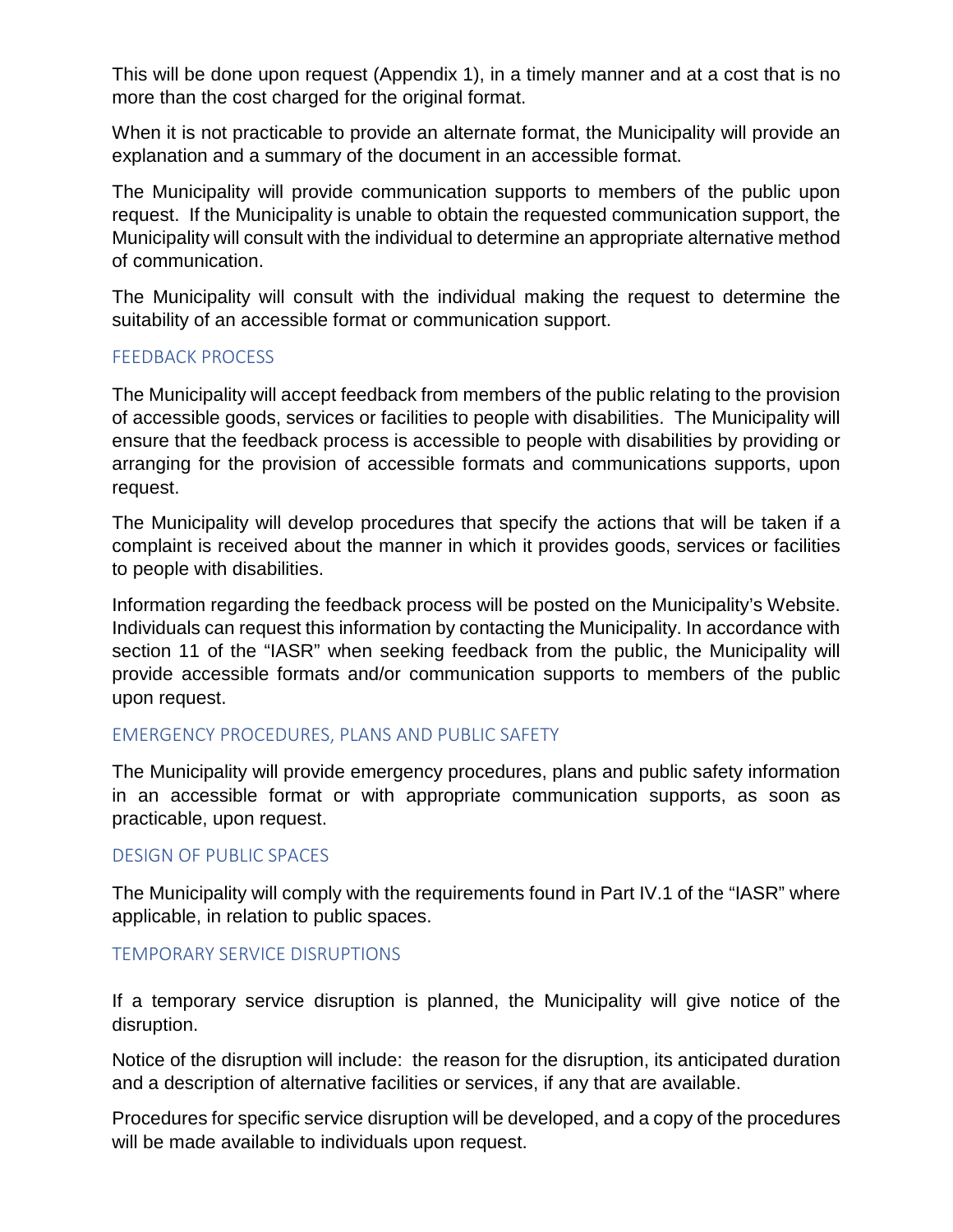Notice will be given by posting the information in a conspicuous place as well as by posting the information on the Municipality's website.

### SUPPORT PERSONS

The Municipality will allow people with disabilities to be accompanied by a support person in all Municipally-owned and operated public facilities. The Municipality reserves the right to request a person with a disability to be accompanied by a support person, but only if, after consulting with the persons with the disability and considers the available evidence, the Municipality determines that:

• A support person is necessary to protect the health and safety of the person with a disability or the health and safety of others on the premises.

Admission fees will be waived for support persons who accompany a person with a disability.

#### SERVICE ANIMALS

The Municipality will ensure that an individual accompanied by a service animal is permitted to enter the premises with the animal and to keep the animal with the individual, unless the animal is otherwise excluded by law from the premises.

If a service animal is excluded by law from the premises, the Municipality will ensure that other measures are available to allow a person with a disability to obtain, use or benefit from the Municipality's goods, services or facilities.

The individual with the service animal is responsible for the care and control of their service animal at all times, while on Municipal premises.

#### ASSISTIVE DEVICES

The Municipality will allow people with disabilities to use their own personal assistive devices to obtain goods, services or facilities offered by the Municipality.

If a person with a disability is unable to access a service or facility through the use of their own personal assistive device, the Municipality will consult with the customer to determine an alternate means.

#### TRAINING

The Municipality will provide training to:

- All people who are an employee of, or a volunteer with the organization.
- All other people who provide goods, services or facilities on behalf of the organization.

The training will include:

- An overview of the Ontario Human Rights Code.
- A review of the Accessibility for Ontarians with Disabilities Act, 2005.
- A review of the Integrated Accessibility Standards Regulation (O. Reg 191/11).
- Specific review of "IASR" requirements, based on the duties associated with the employee.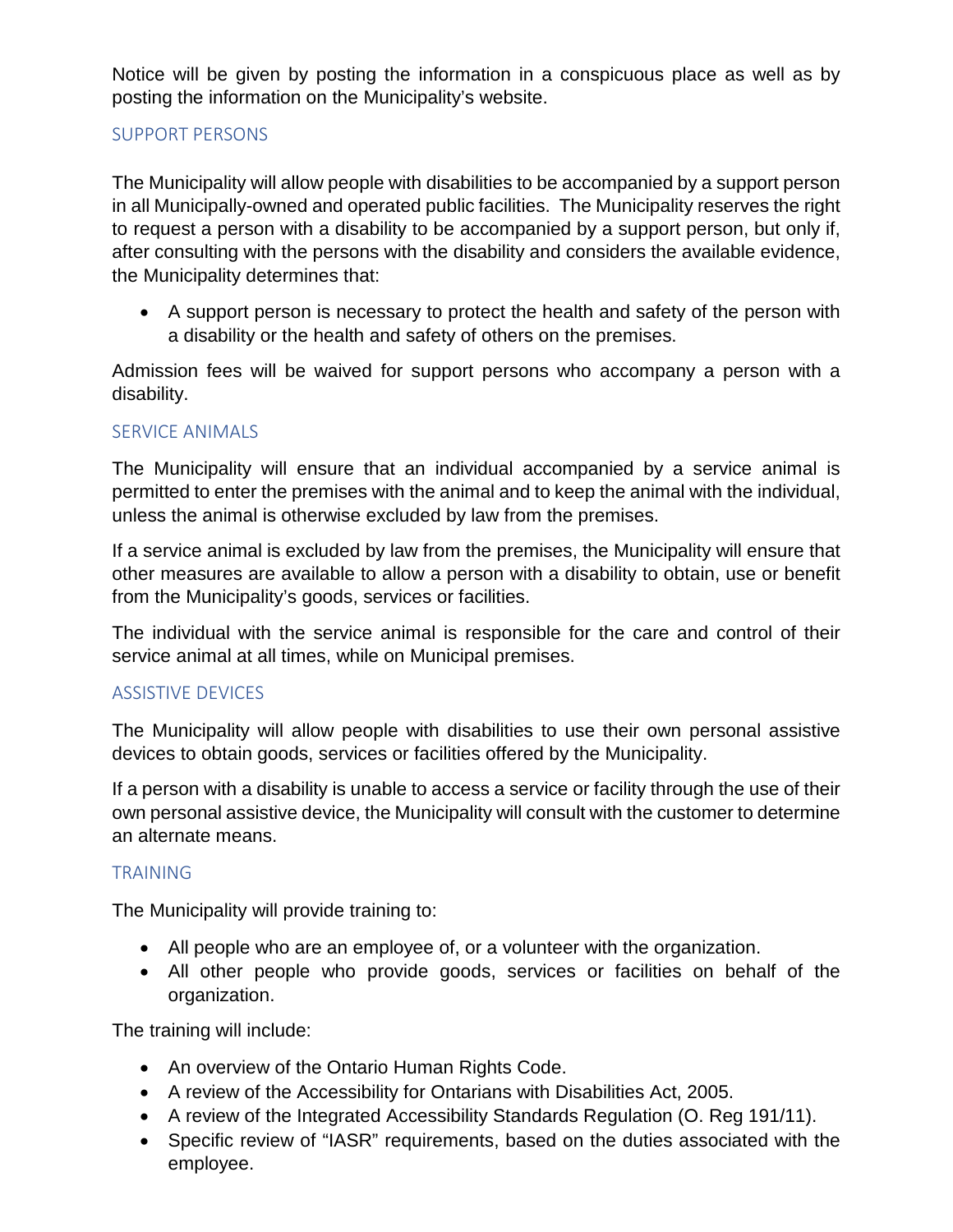- How to interact and communicate with people with various types of disabilities.
- How to interact with people with disabilities who use an assistive device or require the assistance of a guide dog or other service animal or the assistance of a support person.
- What to do if a person with a disability is having difficulty accessing
- the Municipality's goods, services or facilities.

The training will be appropriate to the duties of the employees, volunteers and other people. Employees will be trained as soon as practicable. Training will be provided to the aforementioned individuals with respect to any policy changes on an ongoing basis. Training logs will be kept in accordance with the "IASR".

#### WEBSITE AND WEB CONTENT

In accordance with the "IASR", the Municipality will ensure that websites and web content are created in a manner keeping with the expectations of the Web Content Accessibility Guidelines 2.0 (WCAG). The Municipality is currently creating its website and web content in accordance with WCAG 2.0, Level A and will ensure that websites and web content are created in accordance with Level AA by January 1 2021. If an individual is having difficulty accessing the Municipal website or content found on its website, they can contact the Municipality.

Accessible web content is being produced in the following ways:

- In House: staff receives training that ensures PDF documents are created in accordance with WCAG 2.0.
- Third-party Documents: The Municipality will put forward efforts to ensure that documents provided to the Municipality on behalf of a third-party, that will be posted on the Municipality's website and not in direct control of the Municipality will be remediated in accordance with WCAG 2.0, unless it is not practicable to do so.
- In the event that it is not practicable to remediate a third-party document, for which the Municipality is not in direct control of, a member of the public may contact the Municipality to arrange for the information to be provided in an accessible format, upon request. The Municipality will consult with the requesting individual to determine suitability of format.

#### RELATED DOCUMENTATION

- Accommodations in the Workplace Policy (WE 04-2014)
- Emergency Workplace Response for Employees with Disabilities Policy (WE 05- 2014)
- Accessibility Feedback Procedure (A 08-2017)
- Accessibility Training Procedure (A 09-2017)
- Requests for Accessible Formats and Communication Procedure (A 10-2017)
- Service Animals in the Workplace Procedure (A 11-2017)
- Support Persons Procedure (A 12-2017)
- Temporary Service Disruptions Procedure (A 13-2017)
- Accessibility Playground Consultation Policy and Procedure (A 14-2017)
- Accessibility Exterior Paths of Travel Rest Area Procedure (A 15-2017)
- Program Registration and Participant Record Procedure (AP 08-2015)